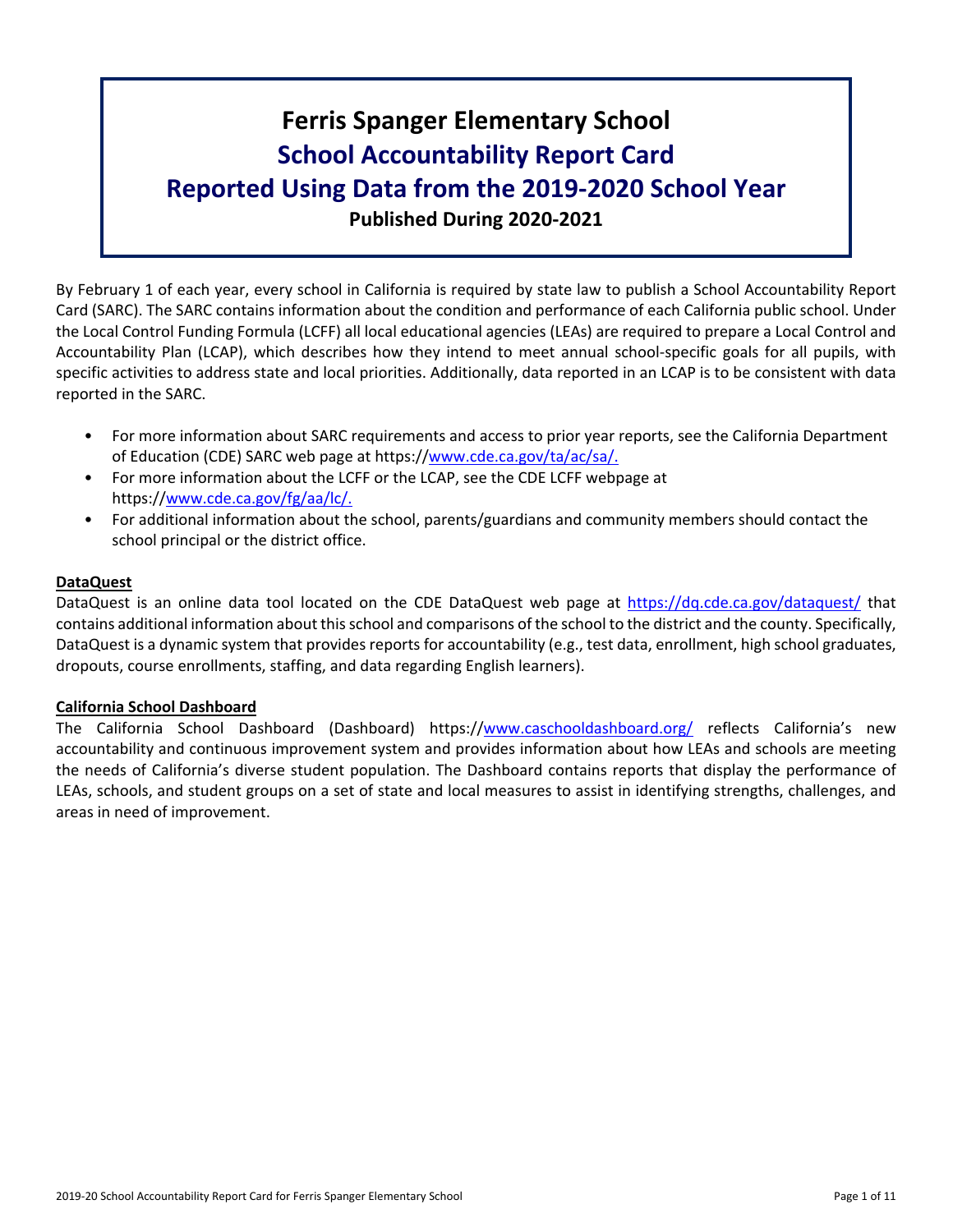# **About This School**

### **School Contact Information (School Year 2020-2021)**

| <b>Entity</b>                            | <b>Contact Information</b>       |
|------------------------------------------|----------------------------------|
| <b>School Name</b>                       | Ferris Spanger Elementary School |
| <b>Street</b>                            | 699 Shasta St.                   |
| City, State, Zip                         | Roseville, CA 95678              |
| <b>Phone Number</b>                      | 916-771-1820                     |
| Principal                                | <b>Brian Swank</b>               |
| <b>Email Address</b>                     | bswank@rcsdk8.org                |
| Website                                  | www.rcsdk8.org                   |
| <b>County-District-School (CDS) Code</b> | 31-66910-6109482                 |

#### **District Contact Information (School Year 2020-2021)**

| <b>Entity</b>        | <b>Contact Information</b>     |
|----------------------|--------------------------------|
| <b>District Name</b> | Roseville City School District |
| <b>Phone Number</b>  | $(916)$ 771-1600               |
| Superintendent       | Derk Garcia                    |
| <b>Email Address</b> |                                |
| Website              | www.rcsdk8.org                 |

### **School Description and Mission Statement (School Year 2020-2021)**

Spanger Elementary School is located in the city of Roseville and is one of twenty schools in the Roseville City School District. Spanger School opened in the fall of 1990. The school serves approximately 415 students in grade TK through Fifth Grade.

#### VISION

Spanger is where dreams become reality! Administration, teachers, staff, and families will maximize learning opportunities so all students can achieve their highest potential and become life-long learners.

#### MISSION

We will provide every student with an educational experience that is rigorous, relevant, and rooted in meaningful relationship. Each student will play an active role in their journey towards College and Career Readiness.

Spanger Elementary School Staff will:

- Nurture trust among home and community through shared responsibility for student success.
- Engage in year round cycles of inquiry, evidence based dialogue.
- Utilize PLC's as an opportunity to support one another and refine our teaching practices.
- Make time for teachers to observe practices of peers.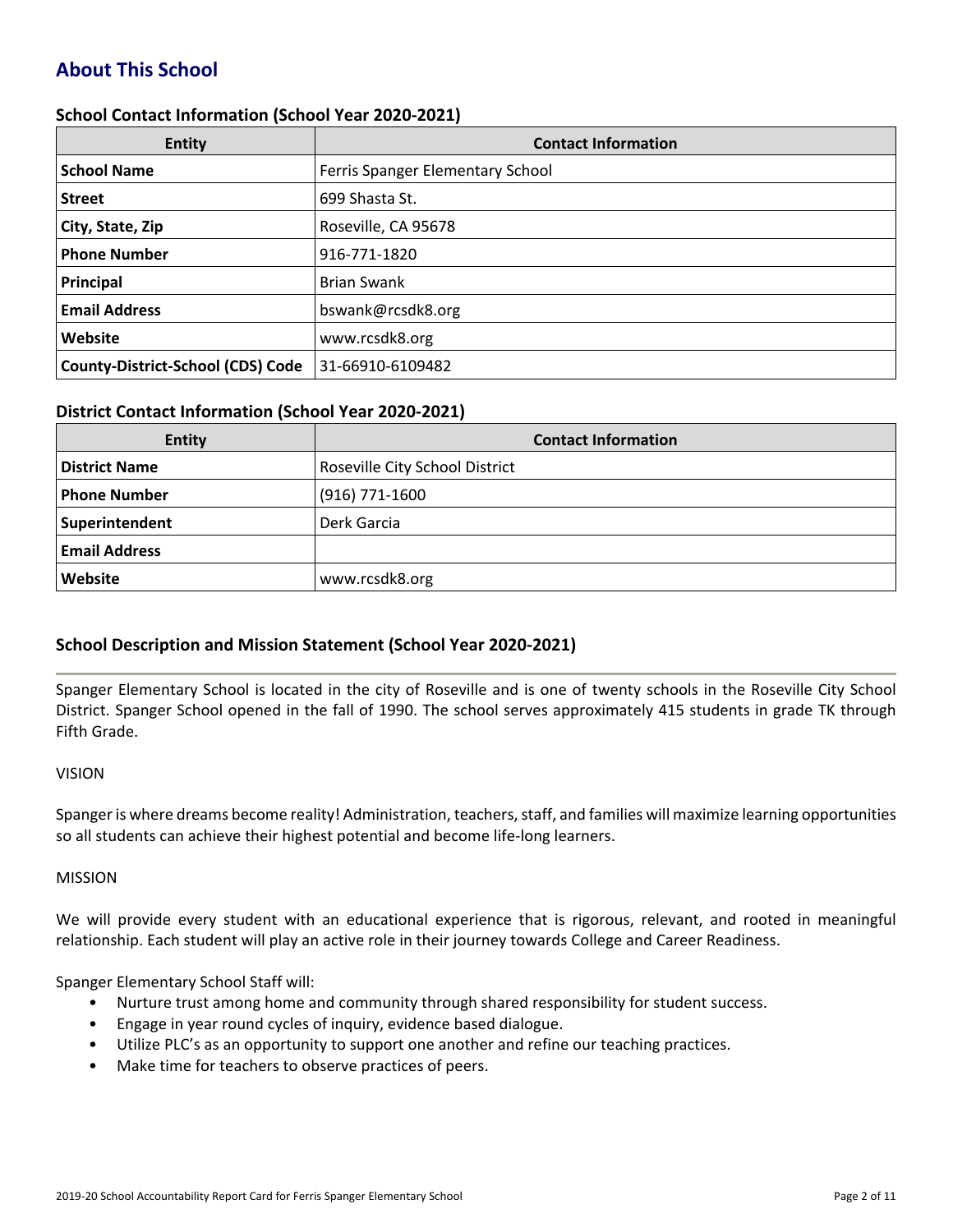### **Student Enrollment by Grade Level (School Year 2019-2020)**

| <b>Grade Level</b>      | <b>Number of Students</b> |
|-------------------------|---------------------------|
| Kindergarten            | 82                        |
| Grade 1                 | 63                        |
| <b>Grade 2</b>          | 67                        |
| Grade 3                 | 75                        |
| Grade 4                 | 61                        |
| Grade 5                 | 65                        |
| <b>Total Enrollment</b> | 413                       |

### **Student Enrollment by Student Group (School Year 2019-2020)**

| <b>Student Group</b>                   | <b>Percent of Total Enrollment</b> |
|----------------------------------------|------------------------------------|
| <b>Black or African American</b>       | 2.2                                |
| American Indian or Alaska Native       | 0.5                                |
| Asian                                  | 3.6                                |
| Filipino                               | 0.7                                |
| <b>Hispanic or Latino</b>              | 29.1                               |
| Native Hawaiian or Pacific Islander    | 0.7                                |
| White                                  | 56.9                               |
| <b>Two or More Races</b>               | 6.1                                |
| <b>Socioeconomically Disadvantaged</b> | 45.5                               |
| <b>English Learners</b>                | 7.3                                |
| <b>Students with Disabilities</b>      | 14.5                               |
| <b>Homeless</b>                        | 1.2                                |

# **A. Conditions of Learning**

### **State Priority: Basic**

The SARC provides the following information relevant to the State priority: Basic (Priority 1):

- Degree to which teachers are appropriately assigned and fully credentialed in the subject area and for the pupils they are teaching;
- Pupils have access to standards-aligned instructional materials; and
- School facilities are maintained in good repair

### **Teacher Credentials**

| <b>Teachers</b>                                                           |    | <b>School</b><br>2019-20 | <b>School</b><br>2020-21 | <b>District</b><br>2020-21 |
|---------------------------------------------------------------------------|----|--------------------------|--------------------------|----------------------------|
| <b>With Full Credential</b>                                               | 21 | 21                       | 17                       | 478                        |
| <b>Without Full Credential</b>                                            |    |                          |                          |                            |
| <b>Teaching Outside Subject Area of Competence (with full credential)</b> |    |                          |                          | 48                         |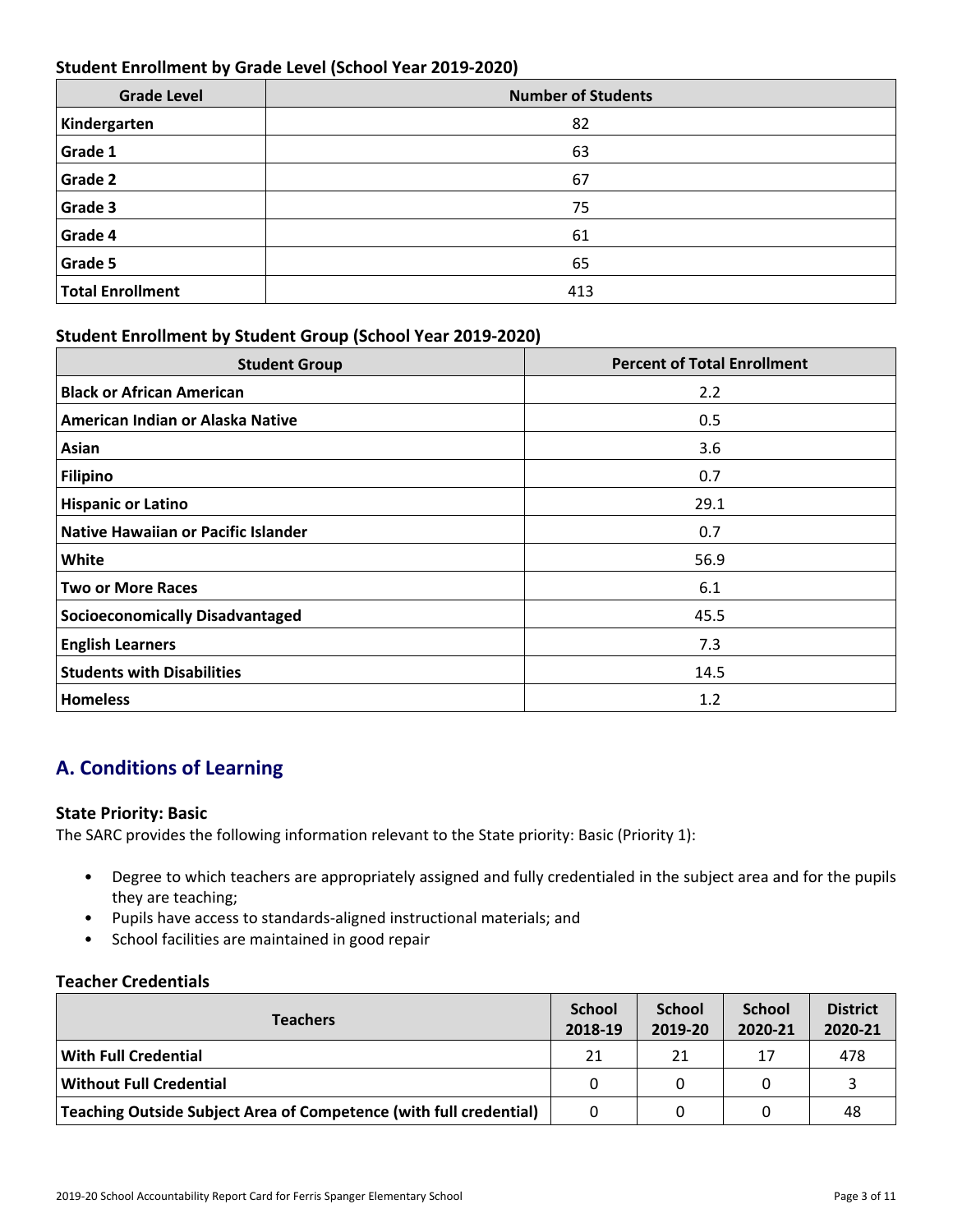### **Teacher Misassignments and Vacant Teacher Positions**

| Indicator                                      | 2018-19 | 2019-20 | 2020-21 |
|------------------------------------------------|---------|---------|---------|
| Misassignments of Teachers of English Learners |         |         |         |
| Total Teacher Misassignments*                  |         |         |         |
| Vacant Teacher Positions                       |         |         |         |

Note: "Misassignments" refers to the number of positions filled by teachers who lack legal authorization to teach that grade level, subject area, student group, etc. \*Total Teacher Misassignments includes the number of Misassignments of Teachers of English Learners.

### **Quality, Currency, Availability of Textbooks and Other Instructional Materials (School Year 2020-2021)**

### **Year and month in which data were collected:** 9/10/20

Roseville City Elementary held a public hearing on September 6, 2018, and determined that each school within the district had sufficient and good quality textbooks, instructional materials, or science lab equipment pursuant to the settlement of Williams vs. the State of California. All students, including English learners, are given their own individual standards-aligned textbooks or instructional materials, or both, in core subjects for use in the classroom and to take home. Textbooks and supplementary materials are adopted according to a cycle developed by the California Department of Education, making the textbooks used in the school the most current available. Materials approved for use by the State are reviewed by all teachers and a recommendation is made to the School Board by a selection committee composed of teachers and administrators. All recommended materials are available for parent examination at the district office prior to adoption.

| <b>Subject</b>                | <b>Textbooks and Other Instructional</b><br><b>Materials/year of Adoption</b> | <b>From Most</b><br>Recent<br><b>Adoption?</b> | <b>Percent Students</b><br><b>Lacking Own</b><br><b>Assigned Copy</b> |
|-------------------------------|-------------------------------------------------------------------------------|------------------------------------------------|-----------------------------------------------------------------------|
| <b>Reading/Language Arts</b>  | <b>Benchmark</b>                                                              | Yes                                            | O                                                                     |
| <b>Mathematics</b>            | Houghton Mifflin 2015                                                         | <b>Yes</b>                                     | 0                                                                     |
| <b>Science</b>                | Science MacMillan/ McGraw Hill 2006                                           | Yes                                            | 0                                                                     |
| <b>History-Social Science</b> | History/Social Science<br>Pearson Scott Foresman 2007                         | Yes.                                           | 0                                                                     |

Note: Cells with N/A values do not require data.

### **School Facility Conditions and Planned Improvements**

#### General

The District takes great efforts to ensure that all schools are clean, safe, and functional. To assist in this effort, the District uses a facility survey instrument developed by the State of California Office of Public School Construction. The results of this survey are available at the Maintenance Office.

#### Maintenance and Repairs:

District maintenance staff ensures that the repairs necessary to keep the school in good repair and working order are completed in a timely manner. A work order process is used to ensure efficient service and that emergency repairs are given the highest priority. The District annually inspects wheelchair lifts, tests fire extinguishers, inspects and services all playground backboards, replaces bark on playgrounds and landscaping, and services HVAC units.

#### School Facility Repair Status:

Overall Summary-Good

The inspection included a check of possible gas leaks, mechanical systems, interior and exterior doors and windows, interior surface areas, structural damage, electrical, playground equipment, and hazardous materials. In all areas this school passed inspection.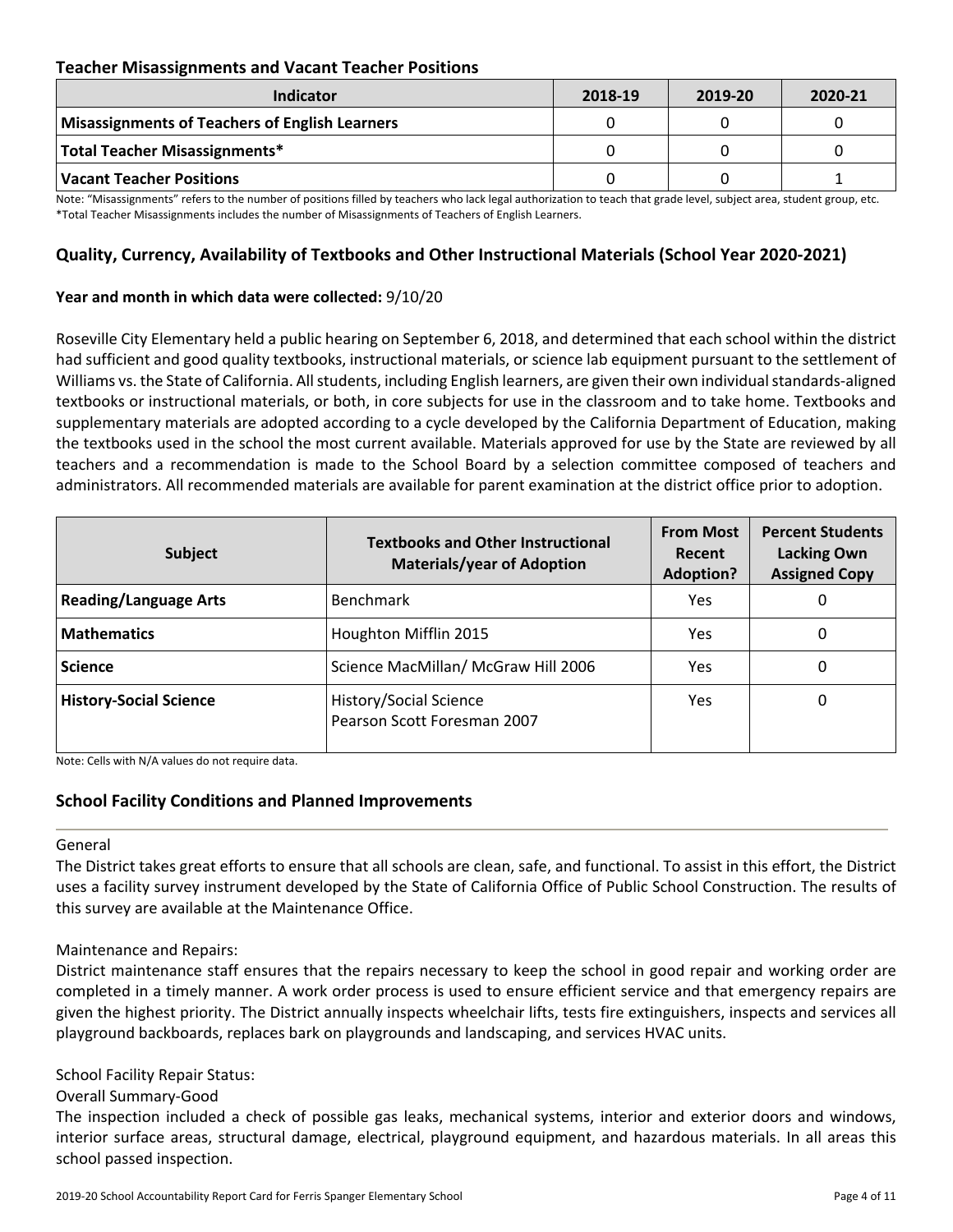### Cleaning Process and Schedule:

The District has adopted cleaning standards for all schools in the District. The principal works daily with the custodial staff to develop cleaning schedules to ensure a clean and safe school.

### Deferred Maintenance Budget:

The District participates in the State School Deferred Maintenance Program, which provides state matching funds on a dollar-for-dollar basis, to assist school districts with expenditures for major repairs or replacement of existing school building components. Typically, this includes roofing, plumbing, heating, air conditioning, electrical systems, interior or exterior painting, and floor systems. Since 2008-2009 the State has suspended the program due to State Budget Reductions. The District still maintains its own program.

### **School Facility Good Repair Status**

Using the **most recently collected** FIT data (or equivalent), provide the following:

- Determination of repair status for systems listed
- Description of any needed maintenance to ensure good repair
- The year and month in which the data were collected
- The rate for each system inspected
- The overall rating

### **Year and month of the most recent FIT report:** 10/2020

| <b>System Inspected</b>                                                              | <b>Rating</b> | <b>Repair Needed and Action Taken or Planned</b> |
|--------------------------------------------------------------------------------------|---------------|--------------------------------------------------|
| <b>Systems: Gas Leaks,</b><br><b>Mechanical/HVAC, Sewer</b>                          | Good          |                                                  |
| <b>Interior: Interior Surfaces</b>                                                   | Good          |                                                  |
| <b>Cleanliness: Overall Cleanliness,</b><br>Pest/Vermin Infestation                  | Good          |                                                  |
| <b>Electrical: Electrical</b>                                                        | Good          |                                                  |
| <b>Restrooms/Fountains: Restrooms,</b><br>Sinks/Fountains                            | Good          |                                                  |
| <b>Safety: Fire Safety, Hazardous</b><br><b>Materials</b>                            | Good          |                                                  |
| <b>Structural: Structural Damage,</b><br><b>Roofs</b>                                | Good          |                                                  |
| <b>External: Playground/School</b><br>Grounds, Windows/<br><b>Doors/Gates/Fences</b> | Good          |                                                  |
| <b>Overall Rating</b>                                                                | Exemplary     |                                                  |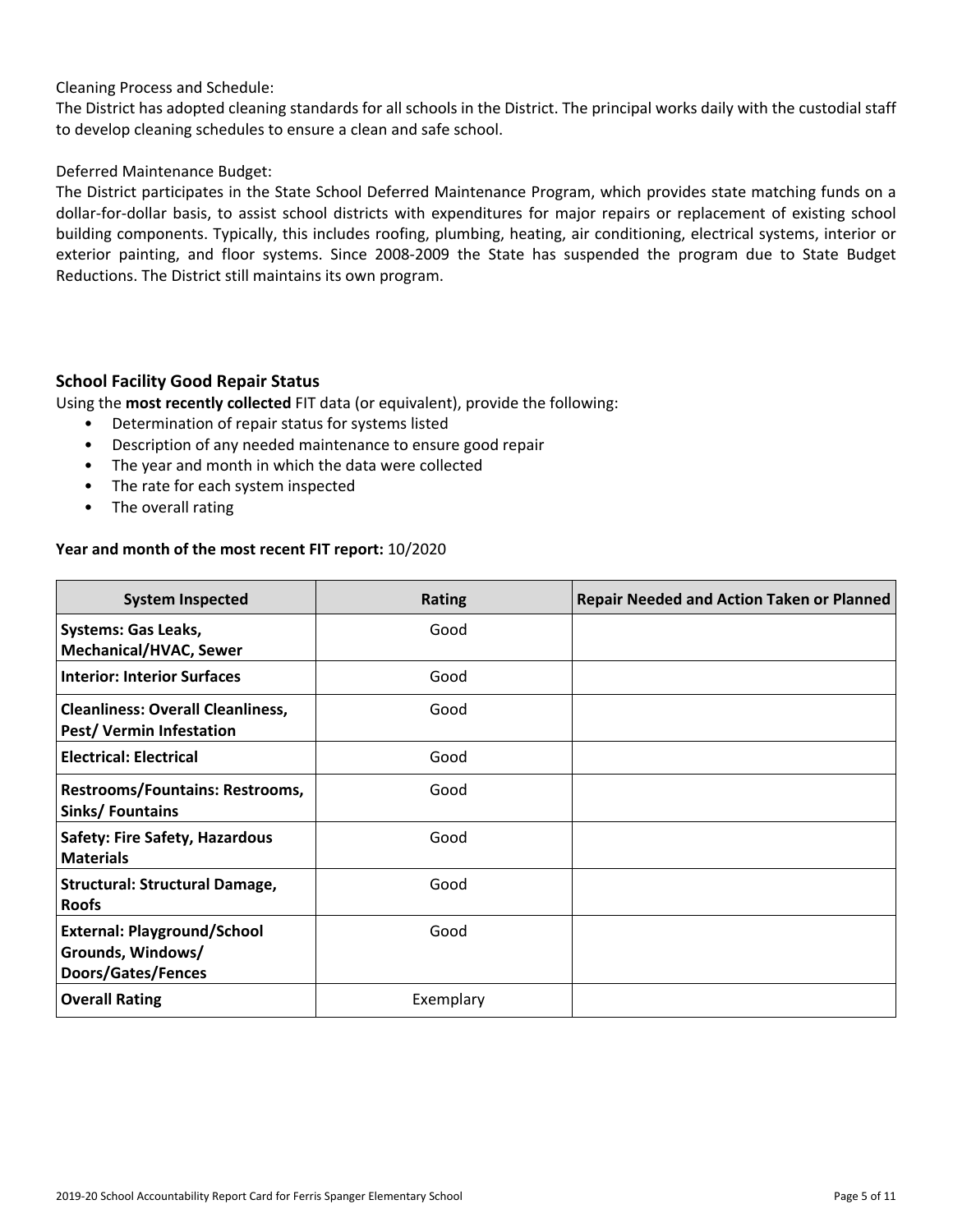# **B. Pupil Outcomes**

### **State Priority: Pupil Achievement**

The SARC provides the following information relevant to the State priority: Pupil Achievement (Priority 4):

- **Statewide assessments** (i.e., California Assessment of Student Performance and Progress [CAASPP] System, which includes the Smarter Balanced Summative Assessments for students in the general education population and the California Alternate Assessments [CAAs] for English language arts/literacy [ELA] and mathematics given in grades three through eight and grade eleven. Only eligible students may participate in the administration of the CAAs. CAAs items are aligned with alternate achievement standards, which are linked with the Common Core State Standards [CCSS] for students with the most significant cognitive disabilities); and
- The percentage of students who have successfully completed courses that satisfy the requirements for entrance to the University of California and the California State University, or career technical education sequences or programs of study.

### **CAASPP Test Results in ELA and Mathematics for All Students Grades Three through Eight and Grade Eleven**

### **Percentage of Students Meeting or Exceeding the State Standard**

| <b>Subject</b>                                                             | <b>School</b><br>2018-19 | <b>School</b><br>2019-20 | <b>District</b><br>2018-19 | <b>District</b><br>2019-20 | <b>State</b><br>2018-19 | <b>State</b><br>2019-20 |
|----------------------------------------------------------------------------|--------------------------|--------------------------|----------------------------|----------------------------|-------------------------|-------------------------|
| <b>English Language Arts/Literacy</b><br>$\frac{1}{2}$ (grades 3-8 and 11) | 56                       | N/A                      | 65                         | N/A                        | 50                      | N/A                     |
| <b>Mathematics</b><br>$\sqrt{grades}$ 3-8 and 11)                          | 41                       | N/A                      | 53                         | N/A                        | 39                      | N/A                     |

Note: Cells with N/A values do not require data.

Note: The 2019-2020 data are not available. Due to the COVID-19 pandemic, Executive Order N-30-20 was issued which waived the requirement for statewide testing for the 2019-2020 school year.

Note: Percentages are not calculated when the number of students tested is ten or less, either because the number of students in this category is too small for statistical accuracy or to protect student privacy.

Note: ELA and mathematics test results include the Smarter Balanced Summative Assessment and the CAA. The "Percent Met or Exceeded" is calculated by taking the total number of students who met or exceeded the standard on the Smarter Balanced Summative Assessment plus the total number of students who met the standard (i.e., achieved Level 3-Alternate) on the CAAs divided by the total number of students who participated in both assessments.

### **CAASPP Test Results in ELA by Student Group Grades Three through Eight and Grade Eleven (School Year 2019-2020)**

| <b>Student Group</b>                | <b>Total</b><br><b>Enrollment</b> | <b>Number</b><br><b>Tested</b> | Percent<br><b>Tested</b> | Percent<br><b>Not</b><br><b>Tested</b> | Percent<br>Met or<br><b>Exceeded</b> |
|-------------------------------------|-----------------------------------|--------------------------------|--------------------------|----------------------------------------|--------------------------------------|
| <b>All Students</b>                 | N/A                               | N/A                            | N/A                      | N/A                                    | N/A                                  |
| <b>Male</b>                         | N/A                               | N/A                            | N/A                      | N/A                                    | N/A                                  |
| Female                              | N/A                               | N/A                            | N/A                      | N/A                                    | N/A                                  |
| <b>Black or African American</b>    | N/A                               | N/A                            | N/A                      | N/A                                    | N/A                                  |
| American Indian or Alaska Native    | N/A                               | N/A                            | N/A                      | N/A                                    | N/A                                  |
| Asian                               | N/A                               | N/A                            | N/A                      | N/A                                    | N/A                                  |
| <b>Filipino</b>                     | N/A                               | N/A                            | N/A                      | N/A                                    | N/A                                  |
| <b>Hispanic or Latino</b>           | N/A                               | N/A                            | N/A                      | N/A                                    | N/A                                  |
| Native Hawaiian or Pacific Islander | N/A                               | N/A                            | N/A                      | N/A                                    | N/A                                  |
| White                               | N/A                               | N/A                            | N/A                      | N/A                                    | N/A                                  |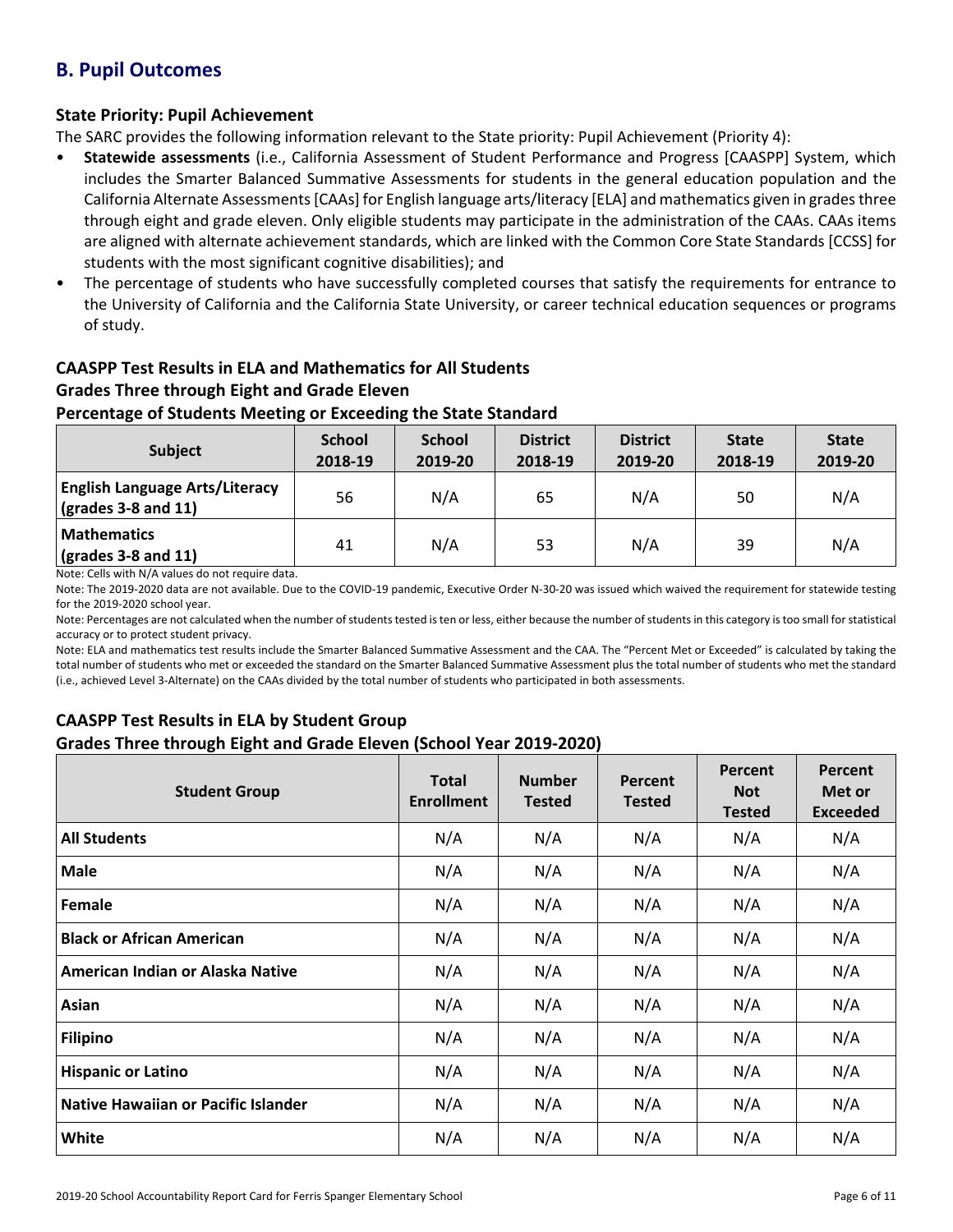| <b>Student Group</b>                                 | <b>Total</b><br><b>Enrollment</b> | <b>Number</b><br><b>Tested</b> | Percent<br><b>Tested</b> | Percent<br><b>Not</b><br><b>Tested</b> | Percent<br>Met or<br><b>Exceeded</b> |
|------------------------------------------------------|-----------------------------------|--------------------------------|--------------------------|----------------------------------------|--------------------------------------|
| <b>Two or More Races</b>                             | N/A                               | N/A                            | N/A                      | N/A                                    | N/A                                  |
| <b>Socioeconomically Disadvantaged</b>               | N/A                               | N/A                            | N/A                      | N/A                                    | N/A                                  |
| <b>English Learners</b>                              | N/A                               | N/A                            | N/A                      | N/A                                    | N/A                                  |
| <b>Students with Disabilities</b>                    | N/A                               | N/A                            | N/A                      | N/A                                    | N/A                                  |
| <b>Students Receiving Migrant Education Services</b> | N/A                               | N/A                            | N/A                      | N/A                                    | N/A                                  |
| Foster Youth                                         | N/A                               | N/A                            | N/A                      | N/A                                    | N/A                                  |
| Homeless                                             | N/A                               | N/A                            | N/A                      | N/A                                    | N/A                                  |

Note: Cells with N/A values do not require data.

Note: The 2019-2020 data are not available. Due to the COVID-19 pandemic, Executive Order N-30-20 was issued which waived the requirement for statewide testing for the 2019-2020 school year.

### **CAASPP Test Results in Mathematics by Student Group Grades Three through Eight and Grade Eleven (School Year 2019-2020)**

| <b>Student Group</b>                                 | <b>Total</b><br><b>Enrollment</b> | <b>Number</b><br><b>Tested</b> | Percent<br><b>Tested</b> | Percent<br><b>Not</b><br><b>Tested</b> | Percent<br>Met or<br><b>Exceeded</b> |
|------------------------------------------------------|-----------------------------------|--------------------------------|--------------------------|----------------------------------------|--------------------------------------|
| <b>All Students</b>                                  | N/A                               | N/A                            | N/A                      | N/A                                    | N/A                                  |
| <b>Male</b>                                          | N/A                               | N/A                            | N/A                      | N/A                                    | N/A                                  |
| Female                                               | N/A                               | N/A                            | N/A                      | N/A                                    | N/A                                  |
| <b>Black or African American</b>                     | N/A                               | N/A                            | N/A                      | N/A                                    | N/A                                  |
| American Indian or Alaska Native                     | N/A                               | N/A                            | N/A                      | N/A                                    | N/A                                  |
| Asian                                                | N/A                               | N/A                            | N/A                      | N/A                                    | N/A                                  |
| <b>Filipino</b>                                      | N/A                               | N/A                            | N/A                      | N/A                                    | N/A                                  |
| <b>Hispanic or Latino</b>                            | N/A                               | N/A                            | N/A                      | N/A                                    | N/A                                  |
| <b>Native Hawaiian or Pacific Islander</b>           | N/A                               | N/A                            | N/A                      | N/A                                    | N/A                                  |
| White                                                | N/A                               | N/A                            | N/A                      | N/A                                    | N/A                                  |
| <b>Two or More Races</b>                             | N/A                               | N/A                            | N/A                      | N/A                                    | N/A                                  |
| <b>Socioeconomically Disadvantaged</b>               | N/A                               | N/A                            | N/A                      | N/A                                    | N/A                                  |
| <b>English Learners</b>                              | N/A                               | N/A                            | N/A                      | N/A                                    | N/A                                  |
| <b>Students with Disabilities</b>                    | N/A                               | N/A                            | N/A                      | N/A                                    | N/A                                  |
| <b>Students Receiving Migrant Education Services</b> | N/A                               | N/A                            | N/A                      | N/A                                    | N/A                                  |
| <b>Foster Youth</b>                                  | N/A                               | N/A                            | N/A                      | N/A                                    | N/A                                  |
| <b>Homeless</b>                                      | N/A                               | N/A                            | N/A                      | N/A                                    | N/A                                  |

Note: Cells with N/A values do not require data.

Note: The 2019-2020 data are not available. Due to the COVID-19 pandemic, Executive Order N-30-20 was issued which waived the requirement for statewide testing for the 2019-2020 school year.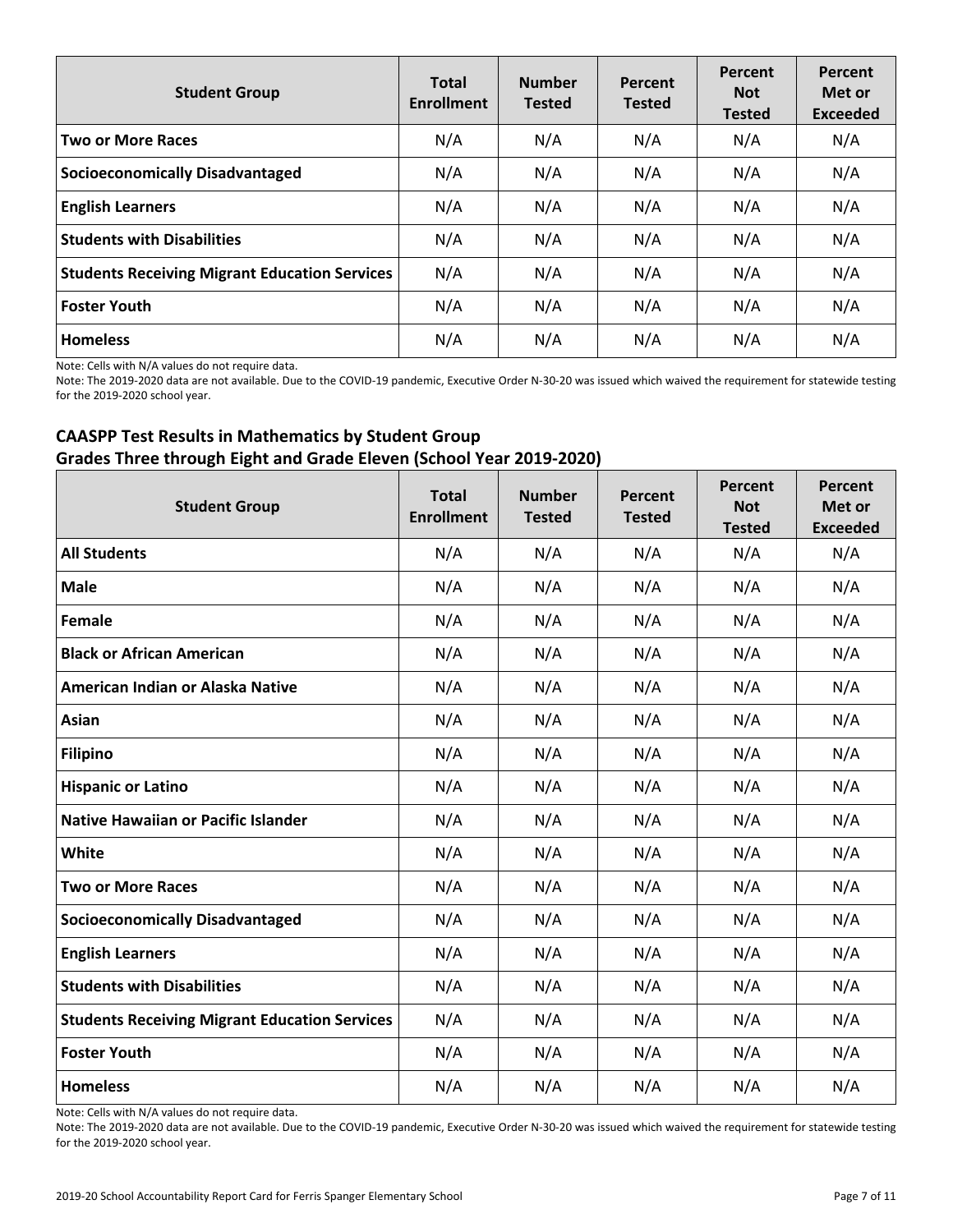### **CAASPP Test Results in Science for All Students Grades Five, Eight, and High School Percentage of Students Meeting or Exceeding the State Standard**

| . .                                   |                          |                          |                            |                            |                         |                         |
|---------------------------------------|--------------------------|--------------------------|----------------------------|----------------------------|-------------------------|-------------------------|
| <b>Subject</b>                        | <b>School</b><br>2018-19 | <b>School</b><br>2019-20 | <b>District</b><br>2018-19 | <b>District</b><br>2019-20 | <b>State</b><br>2018-19 | <b>State</b><br>2019-20 |
| Science (grades 5, 8 and high school) | 48                       | N/A                      | 46                         | N/A                        | 30                      | N/A                     |

Note: Cells with N/A values do not require data.

Note: The 2019-2020 data are not available. Due to the COVID-19 pandemic, Executive Order N-30-20 was issued which waived the requirement for statewide testing for the 2019-2020 school year.

Note: The new California Science Test (CAST) was first administered operationally in the 2018-2019 school year.

### **State Priority: Other Pupil Outcomes**

The SARC provides the following information relevant to the State priority: Other Pupil Outcomes (Priority 8):

Pupil outcomes in the subject areas of physical education.

### **California Physical Fitness Test Results (School Year 2019-2020)**

| <b>Grade Level</b> | <b>Percentage of Students</b><br><b>Meeting Four of Six</b><br><b>Fitness Standards</b> | <b>Percentage of Students</b><br><b>Meeting Five of Six</b><br><b>Fitness Standards</b> | <b>Percentage of Students</b><br><b>Meeting Six of Six</b><br><b>Fitness Standards</b> |  |
|--------------------|-----------------------------------------------------------------------------------------|-----------------------------------------------------------------------------------------|----------------------------------------------------------------------------------------|--|
|                    | N/A                                                                                     | N/A                                                                                     | N/A                                                                                    |  |
|                    | N/A                                                                                     | N/A                                                                                     | N/A                                                                                    |  |
| q                  | N/A                                                                                     | N/A                                                                                     | N/A                                                                                    |  |

Note: Cells with N/A values do not require data.

Note: The 2019–2020 data are not available. Due to the COVID-19 pandemic, Executive Order N-56-20 was issued which waived the requirement to administer the physical fitness performance test for the 2019–2020 school year.

# **C. Engagement**

### **State Priority: Parental Involvement**

The SARC provides the following information relevant to the State priority: Parental Involvement (Priority 3):

• Efforts the school district makes to seek parent input in making decisions for the school district and each school site

### **Opportunities for Parental Involvement (School Year 2020-2021)**

Parents are an integral part of decision-

making through participation in a leadership role on the School Site Council and the

Home and School Connection. Parents are also involved at Spanger in the following areas: After School Enrichment and Wellness Center, Art Docent Program, Classroom Volunteers, Noon Supervisors, Annual Back-to-School Night in the fall, Annual Open House in the spring, Monthly PTC meetings, School Site Council meetings and support for annual activities such as Book Fairs, Dance-A-Thon, Pancakes and PJ Breakfast, Movie Nights, Sweetheart Dance, Mommy Son Night Out and Skate Nights (when permitted due to COVID-19 restrictions).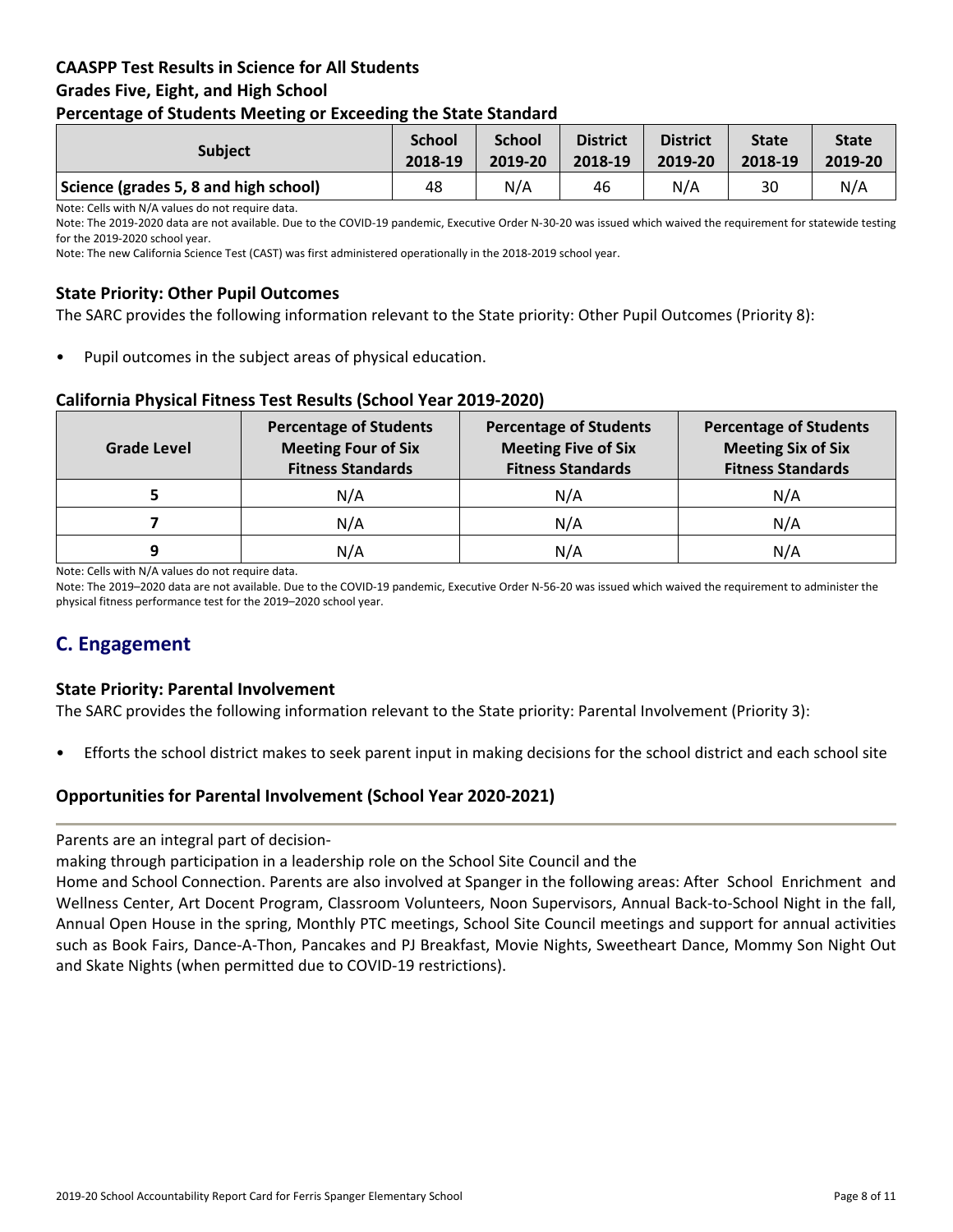### **State Priority: School Climate**

The SARC provides the following information relevant to the State priority: School Climate (Priority 6):

- Pupil suspension rates;
- Pupil expulsion rates; and
- Other local measures on the sense of safety.

### **Suspensions and Expulsions**

### **(data collected between July through June, each full school year respectively)**

| Rate               | <b>School</b><br>2017-18 | <b>School</b><br>2018-19 | <b>District</b><br>2017-18 | <b>District</b><br>2018-19 | <b>State</b><br>2017-18 | <b>State</b><br>2018-19 |
|--------------------|--------------------------|--------------------------|----------------------------|----------------------------|-------------------------|-------------------------|
| <b>Suspensions</b> | 0.9                      | 1.8                      |                            | 2.4                        | 3.5                     | 3.5                     |
| <b>Expulsions</b>  | 0.0                      | 0.0                      | 0.1                        | 0.0                        | 0.1                     | 0.1                     |

### **Suspensions and Expulsions for School Year 2019-2020 Only**

### **(data collected between July through February, partial school year due to the COVID-19 pandemic)**

| Rate               | <b>School</b><br>2019-20 | <b>District</b><br>2019-20 | <b>State</b><br>2019-20 |
|--------------------|--------------------------|----------------------------|-------------------------|
| <b>Suspensions</b> | 17                       | 1.3                        |                         |
| <b>Expulsions</b>  |                          |                            |                         |

Note: The 2019-2020 suspensions and expulsions rate data are not comparable to prior year data because the 2019-2020 school year is a partial school year due to the COVID-19 crisis. As such, it would be inappropriate to make any comparisons in rates of suspensions and expulsions in the 2019-2020 school year compared to prior years.

### **School Safety Plan (School Year 2020-2021)**

Spanger Elementary School has a Comprehensive School Safety Plan that was developed with input from staff and parents. The plan is reviewed by February 1st every year by staff and School Site Council. Our Safety Plan includes an assessment of the current status of school crime, procedures to notify teachers of dangerous pupils, disaster procedures, child abuse reporting procedures, rules and procedures on school discipline, school-wide dress code, policies regarding actions which would lead to suspension/expulsion, sexual harassment policy, procedures for the safe ingress and egress of pupils and other safe school strategies. Spanger School has a fully trained and functioning Crisis Response Team. The team consists of staff members trained to respond to evacuation, lockdown, and earthquake emergencies. We have procedures developed for the safe and orderly release of students in the event of a crisis event. Crisis Response drills are practiced monthly. Our Crisis Response Plan was developed to coordinate with local law enforcement, fire department, and the community in order to communicate and work as a team with these agencies in an emergency.

# **D. Other SARC Information**

The information in this section is required to be in the SARC but is not included in the state priorities for LCFF.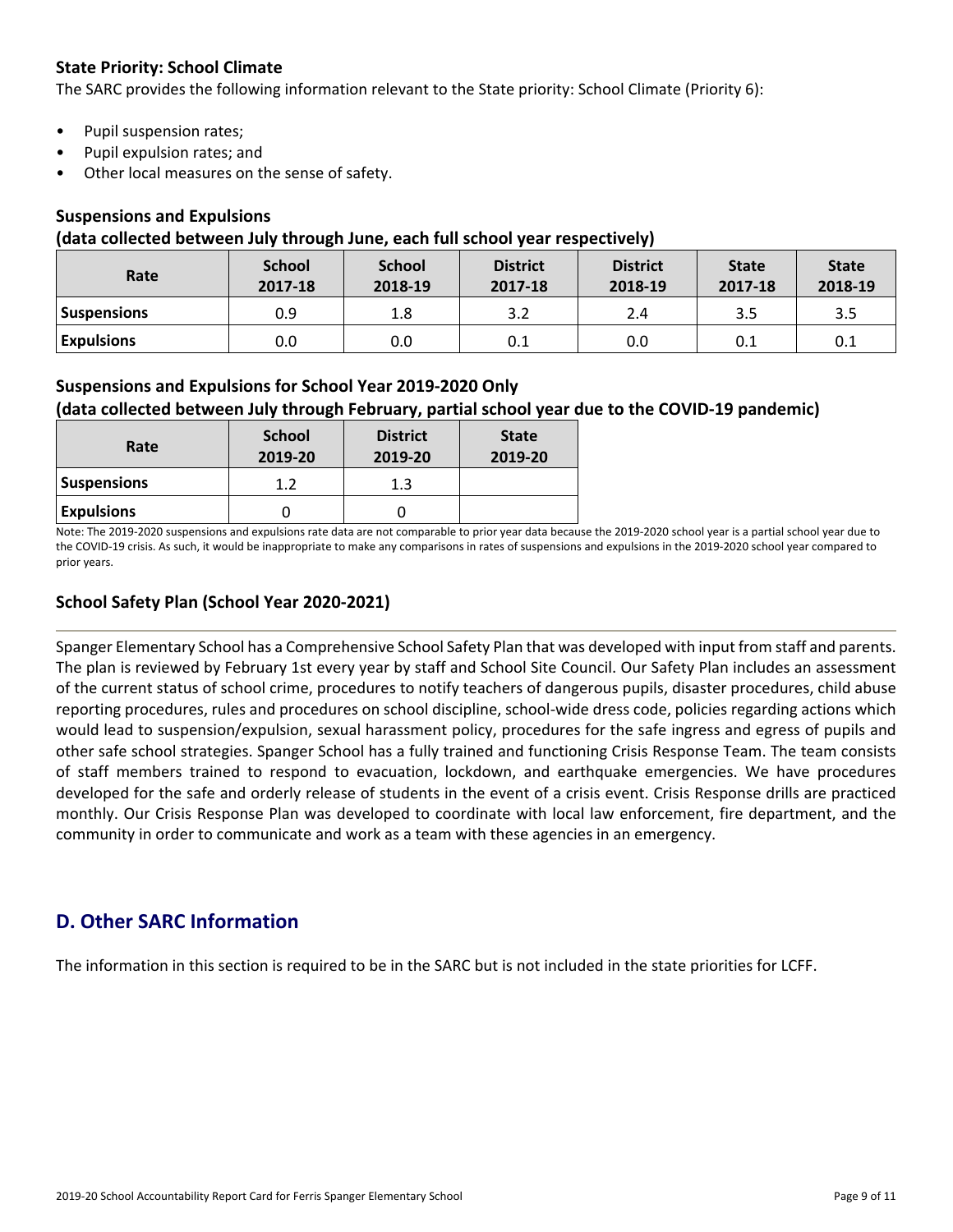### **Average Class Size and Class Size Distribution (Elementary)**

| Grade<br>Level | Average<br><b>Class</b><br><b>Size</b> | # of<br><b>Size</b><br>$1 - 20$ | # of<br><b>Size</b><br>$21 - 32$ | # of<br> Classes* Classes* Classes* <br><b>Size</b><br>$33+$ | <b>Average</b><br><b>Class</b><br><b>Size</b> | # of<br><b>Size</b><br>$1 - 20$ | # of<br><b>Size</b><br>$21 - 32$ | # of<br> Classes* Classes* Classes* <br><b>Size</b><br>$33+$ | Average<br><b>Class</b><br><b>Size</b> | # of<br> Classes* Classes* Classes*<br><b>Size</b><br>$1 - 20$ | # of<br><b>Size</b><br>21-32 | 2017-18  2017-18  2017-18  2017-18  2018-19  2018-19  2018-19  2018-19  2019-20  2019-20  2019-20  2019-20  <br># of<br><b>Size</b><br>$33+$ |
|----------------|----------------------------------------|---------------------------------|----------------------------------|--------------------------------------------------------------|-----------------------------------------------|---------------------------------|----------------------------------|--------------------------------------------------------------|----------------------------------------|----------------------------------------------------------------|------------------------------|----------------------------------------------------------------------------------------------------------------------------------------------|
| К              | 16                                     | 24                              | $\mathbf{1}$                     |                                                              | 19                                            | 8                               | 18                               | 7                                                            | 18                                     |                                                                | 18                           | $\mathbf{1}$                                                                                                                                 |
| 1              | 25                                     |                                 | 18                               |                                                              | 24                                            |                                 | 12                               |                                                              | 18                                     | 12                                                             | 12                           | 1                                                                                                                                            |
| $\overline{2}$ | 22                                     |                                 | 18                               |                                                              | 20                                            | 6                               | 18                               |                                                              | 18                                     | 12                                                             | $\mathbf{1}$                 | 13                                                                                                                                           |
| 3              | 21                                     | 6                               | 12                               |                                                              | 21                                            | 12                              | 6                                |                                                              | 26                                     | 6                                                              | 13                           | 6                                                                                                                                            |
| 4              | 25                                     | 1                               | 12                               |                                                              | 31                                            |                                 | 12                               |                                                              | 30                                     | 6                                                              | $\overline{7}$               | 6                                                                                                                                            |
| 5 <sup>5</sup> | 23                                     | 6                               | 12                               |                                                              | 27                                            |                                 | 12                               |                                                              | 24                                     | 6                                                              | 12                           |                                                                                                                                              |
| Other**        |                                        |                                 |                                  |                                                              | 7                                             | 6                               |                                  |                                                              |                                        |                                                                |                              |                                                                                                                                              |

\*Number of classes indicates how many classes fall into each size category (a range of total students per class).

\*\* "Other" category is for multi-grade level classes.

### **Ratio of Pupils to Academic Counselor (School Year 2019-2020)**

| 三十日人<br>TUE          | <b>Ratio</b> |
|----------------------|--------------|
| Academic Counselors* |              |

\*One full time equivalent (FTE) equals one staff member working full time; one FTE could also represent two staff members who each work 50 percent of full time.

### **Student Support Services Staff (School Year 2019-2020)**

| <b>Title</b>                                                  | Number of FTE*<br><b>Assigned to School</b> |  |
|---------------------------------------------------------------|---------------------------------------------|--|
| Counselor (Academic, Social/Behavioral or Career Development) |                                             |  |
| Library Media Teacher (Librarian)                             |                                             |  |
| Library Media Services Staff (Paraprofessional)               |                                             |  |
| Psychologist                                                  |                                             |  |
| <b>Social Worker</b>                                          |                                             |  |
| <b>Nurse</b>                                                  |                                             |  |
| <b>Speech/Language/Hearing Specialist</b>                     |                                             |  |
| <b>Resource Specialist (non-teaching)</b>                     |                                             |  |
| Other<br>$\sim$ $\sim$                                        | 0.6                                         |  |

\*One Full Time Equivalent (FTE) equals one staff member working full time; one FTE could also represent two staff members who each work 50 percent of full time.

### **Expenditures Per Pupil and School Site Teacher Salaries (Fiscal Year 2018-2019)**

| Level                                                | <b>Total</b><br><b>Expenditures</b><br><b>Per Pupil</b> | <b>Expenditures</b><br><b>Per Pupil</b><br>(Restricted) | <b>Expenditures</b><br><b>Per Pupil</b><br>(Unrestricted) | Average<br><b>Teacher</b><br><b>Salary</b> |
|------------------------------------------------------|---------------------------------------------------------|---------------------------------------------------------|-----------------------------------------------------------|--------------------------------------------|
| <b>School Site</b>                                   | \$12,067                                                | \$4,170                                                 | \$7,897                                                   | \$85,811                                   |
| <b>District</b>                                      | N/A                                                     | N/A                                                     | \$7,557                                                   | \$85,382                                   |
| <b>Percent Difference - School Site and District</b> | N/A                                                     | N/A                                                     | 4.4                                                       | 0.5                                        |
| <b>State</b>                                         | N/A                                                     | N/A                                                     | \$7,750                                                   | \$84,183                                   |
| <b>Percent Difference - School Site and State</b>    | N/A                                                     | N/A                                                     | 1.9                                                       | 1.9                                        |